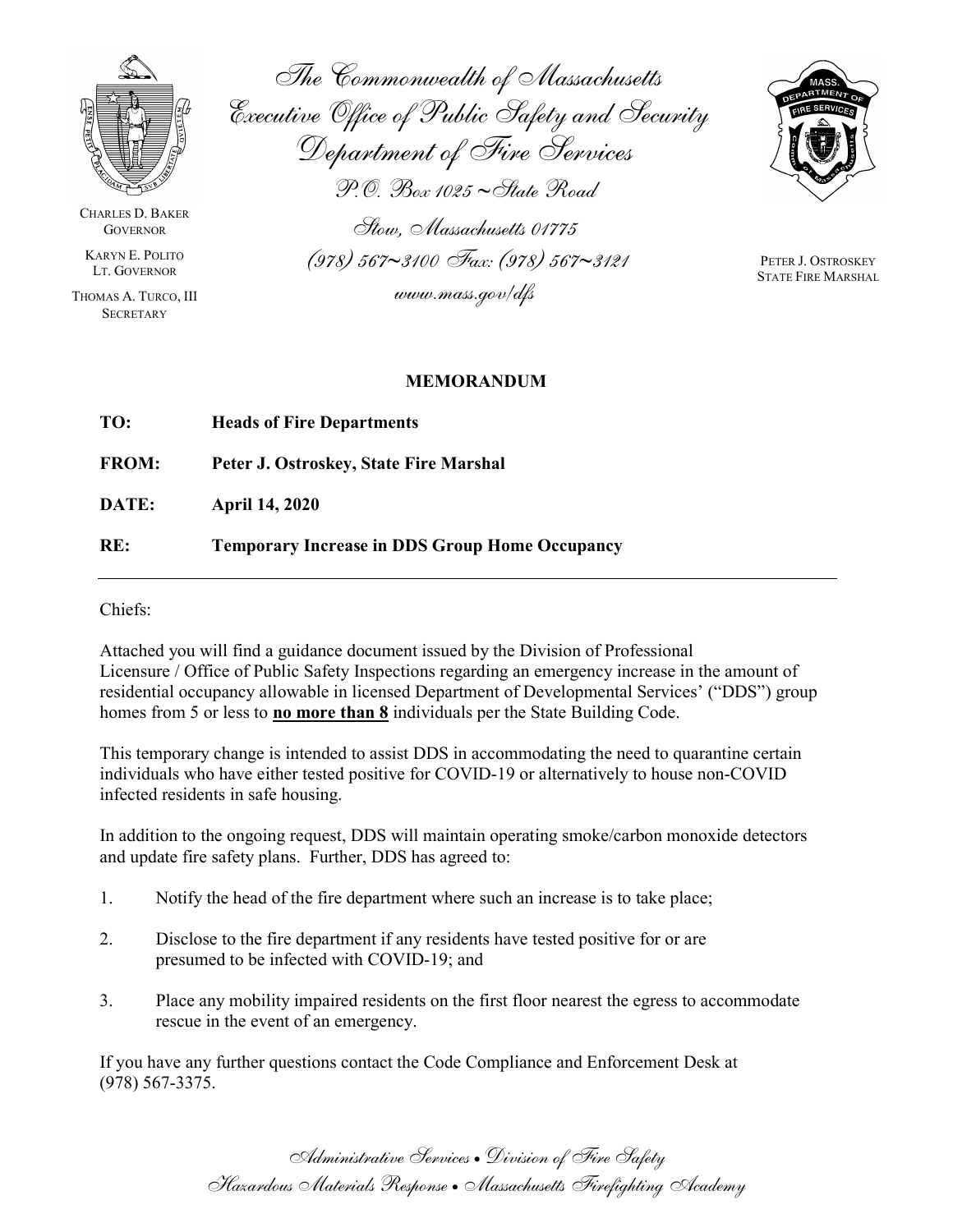

**CHARLES D. BAKER GOVERNOR**

**KARYN E. POLITO LIEUTENANT GOVERNOR**

**MIKE KENNEALY SECRETARY OF HOUSING AND ECONOMIC DEVELOPMENT**

**Commonwealth of Massachusetts Division of Professional Licensure Office of Public Safety and Inspections**

1000 Washington Street, Suite 710 Boston, Massachusetts 02118

## Memo

To: Building Inspectors

From: Dan Walsh, Assistant Chief of Inspections Building- Engineering Office of Public Safety and Inspections  $\mathbf{D}\cup\mathbf{D}$ .

Date: April 13, 2020

Re: Guidance for Temporary Increase in Group Home Capacity up to 8 Residents Per Group Home

\_\_\_\_\_\_\_\_\_\_\_\_\_\_\_\_\_\_\_\_\_\_\_\_\_\_\_\_\_\_\_\_\_\_\_\_\_\_\_\_\_\_\_\_\_\_\_\_\_\_\_\_\_\_\_\_\_\_\_\_\_\_\_\_\_\_\_\_\_\_\_\_\_

On March 10, 2020, the Governor issued a "Declaration of a State of Emergency," and since that time, the Department of Developmental Services (DDS) has worked to develop strategies, consistent with the Department of Public Health's guidance, to limit the potential for spread of COVID-19 virus in its community-based system. One plan increases the maximum number of individuals receiving residential care in some single-family structures from five persons to eight persons.

Licensed DDS facilities treated as single-family homes in the building code include five or fewer persons receiving twentyfour-hour non-medical residential care in a structured environment. For reasons related to the public health pandemic, DDS has informed the Division of Professional Licensure that their ability to enforce a quarantine is challenging due to the physical space or individual characteristics and posing a risk to others in the home. To respond to this, DDS providers are seeking some temporary flexibility in group homes that would allow moving an individual from his or her current group home to another house where COVID-19 is not present to prevent the transmission of the disease. There may be instances where capacity increase includes up to eight persons receiving residential care to allow quarantining together COVID-19 positive individuals.

The state building code anticipates that during a declared state of emergency, the original design of structures might temporarily change to accommodate unique housing needs to a limited number of individuals. A temporary use during a state of emergency may be granted by the building official by way of Section 3113 Temporary Emergency Use and Section 108 Temporary Structures and Uses.

To help building officials determine whether the necessary level of fire safety exists as part of granting a *Temporary Emergency Use Certificate of Occupancy*, for up to eight persons receiving residential care in an existing single-family home, licensed by a DDS entity, the following criteria are made available. Any temporary use authorized by the building official shall include consultation with the head of the local fire department.

Guidance:

**EDWARD A. PALLESCHI UNDERSECRETARY OF CONSUMER AFFAIRS AND BUSINESS REGULATION**

**LAYLA D'EMILIA COMMISSIONER, DIVISION OF PROFESSIONAL LICENSURE**